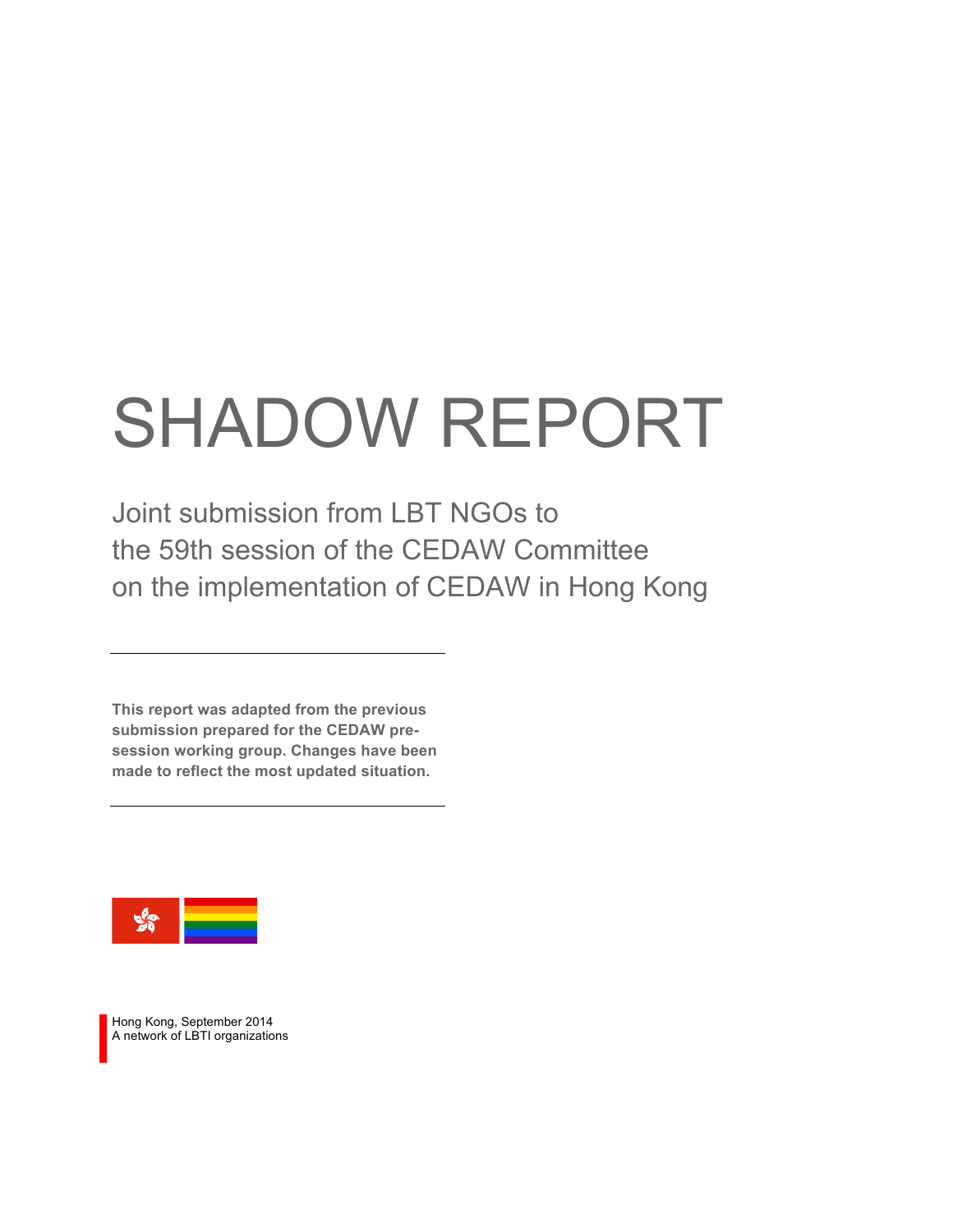# **Table of Contents**

|                                                                               | Para.     | Page |
|-------------------------------------------------------------------------------|-----------|------|
| <b>Key Terms</b>                                                              |           | 2    |
| Defining Women in Sexual and Gender Minorities                                |           | 3    |
| Art 2: Eliminating discrimination against women by legislation or other means | $1 - 12$  | 3    |
| Art 3: Recognition, development and advancement of women                      | $13 - 17$ | 6    |
| Art 5: Sex roles and stereotyping                                             | 18-21     | 7    |
| Art 10: Education                                                             | $22 - 25$ | 7    |
| Art 11: Employment                                                            | 26-28     | 8    |
| Art 12: Healthcare                                                            | 29-37     | 9    |
| Art 15: Equality before the Law                                               | 38        | 11   |
| Art 16: Marriage and Family                                                   | 39-42     | 11   |
| Conclusion                                                                    | 43-48     | 12   |
| List of Signatories                                                           |           | 13   |

# **Executive Summary**

Women in sexual and gender minorities, including lesbians, bisexual women, and transgender and intersex persons, continue to face serious difficulties in all areas of life. Despite the civilized façade of Hong Kong, these minorities have remained largely invisible at least until recent years, and there is still a vacuum of knowledge on issues of sex roles, gender and sexuality among the public (Art. 3). Violence, discrimination, harassment and prejudice against women in sexual and gender minorities continues to hamper their full development and enjoyment of rights (Arts. 2 and 3), including those of employment (Art. 10), education (Art. 11), equality before the law (Art. 15) and marriage and family (Art. 16). The denial of full recognition is another major issue especially for the transsexual community (Art. 3), for whom such opportunities as do exist for document changes come along with brutal and harsh forced sterilization and coercive medicine (Art. 12).

The CEDAW Committee has noted that discrimination against women based on sex and gender is inextricably linked with other factors such as sexual orientation and gender identity.<sup>1</sup> Such intersecting forms of discrimination, as well as their compound negative effects on women in Hong Kong, should be recognized. Such intersectionality also means different experiences and forms of discrimination faced by women in sexual and gender minorities, and as such warrants specific concern from the CEDAW Committee.

In this report, priority issues facing women in sexual and gender minorities are presented. In particular, the two Key Recommendations for the Hong Kong Government contained in this report are: (1) to enact anti-discrimination legislation on the grounds of sexual orientation, gender identity, gender expression and intersex status, and (2) to enact gender recognition legislation that is comprehensive and inclusive in recognizing the preferred gender of transsexual persons. Both Key Recommendations are highly feasible and have received strong or even widespread support in Hong Kong, despite the Government's reluctance to introduce these life-saving measures.

 <sup>1</sup> CEDAW/C/GC/28, para 18.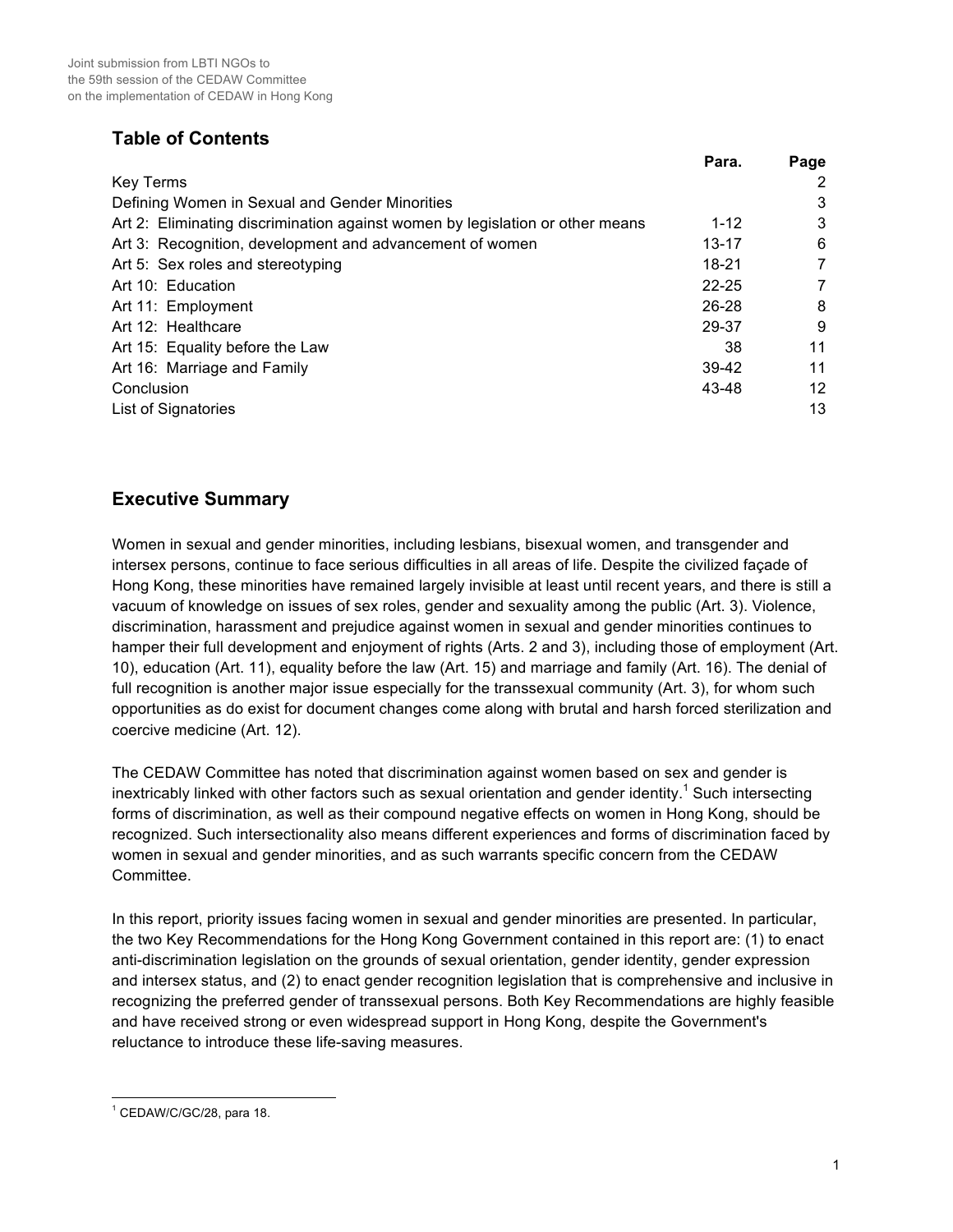## **Key Terms**

| <b>Gender expression</b>   | Characteristics in personality, appearance, and behavior that in a given culture<br>and historical period are designated as masculine or feminine. <sup>2</sup> Expressions of<br>gender may take the form of dress, speech and mannerisms.                                                                                                                                                                              |
|----------------------------|--------------------------------------------------------------------------------------------------------------------------------------------------------------------------------------------------------------------------------------------------------------------------------------------------------------------------------------------------------------------------------------------------------------------------|
| <b>Gender identity</b>     | Each person's deeply felt internal and individual experience of gender, which<br>may or may not correspond with the sex assigned at birth. <sup>3</sup>                                                                                                                                                                                                                                                                  |
| <b>LBTI</b>                | Abbreviation for lesbians, bisexual women, transgender and intersex persons.                                                                                                                                                                                                                                                                                                                                             |
| <b>Intersex status</b>     | People born with (or who develop naturally in puberty) chromosomes, genitals,<br>hormones and/or gonads that do not fit typical definitions of male or female. <sup>4</sup>                                                                                                                                                                                                                                              |
| <b>Sexual orientation</b>  | Each person's capacity for profound emotional, affectional and sexual attraction<br>to, and intimate and sexual relations with, individuals of a different gender or the<br>same gender or more than one gender. <sup>5</sup>                                                                                                                                                                                            |
|                            | Transgender persons Individuals whose gender identity and/or gender expression differs from social<br>norms related to their gender of birth. <sup>6</sup> This is a diverse group of individuals who<br>cross or transcend culturally defined categories of gender, <sup>7</sup> including<br>genderqueer, transsexual persons and some cross-dressers.                                                                 |
| <b>Transsexual persons</b> | Individuals who identify as, and desire to live and be accepted as, a member of<br>another sex. <sup>8</sup> The permanent nature of their identity with another sex defines this<br>subset of transgender people. They may or may not have a sense of discomfort<br>with their anatomic sex or a wish to undergo surgery or hormonal treatment to<br>make their body as congruent as possible with their preferred sex. |
| <b>Trans men</b>           | People who were assigned female sex at birth but identify and live as men.                                                                                                                                                                                                                                                                                                                                               |
| <b>Trans women</b>         | People who were assigned male sex at birth but identify and live as women.                                                                                                                                                                                                                                                                                                                                               |

 <sup>2</sup> World Professional Association for Transgender Health (WPATH) (2011), *Standards of Care for the Health of Transgender, Transsexual, and Gender Non-conforming People (Version 7)*. Retreived from

http://www.wpath.org/uploaded\_files/140/files/IJT%20SOC,%20V7.pdf.<br><sup>3</sup> Fifth Preamble to *The Yogyakarta Principles - Principles on the Application of International Human Rights Law in relation to* Sexual Orientation and

<sup>&</sup>lt;sup>4</sup> Organization for Intersex International United States of America (OII-USA), *What is intersex and how common is it?* http://oii-<br>
<sup>5</sup> Eourth Preamble to *The Yogyakarta Principles* (2007).

Fourth Preamble to The Yogyakarta Principles(2007).<br>
WPATH (2011) Standards of Care (V7).<br>
WPATH (2011) Standards of Care (V7).<br>
WORTH (2011) Standards of Care (V7).<br>
World Health Organization, International Classification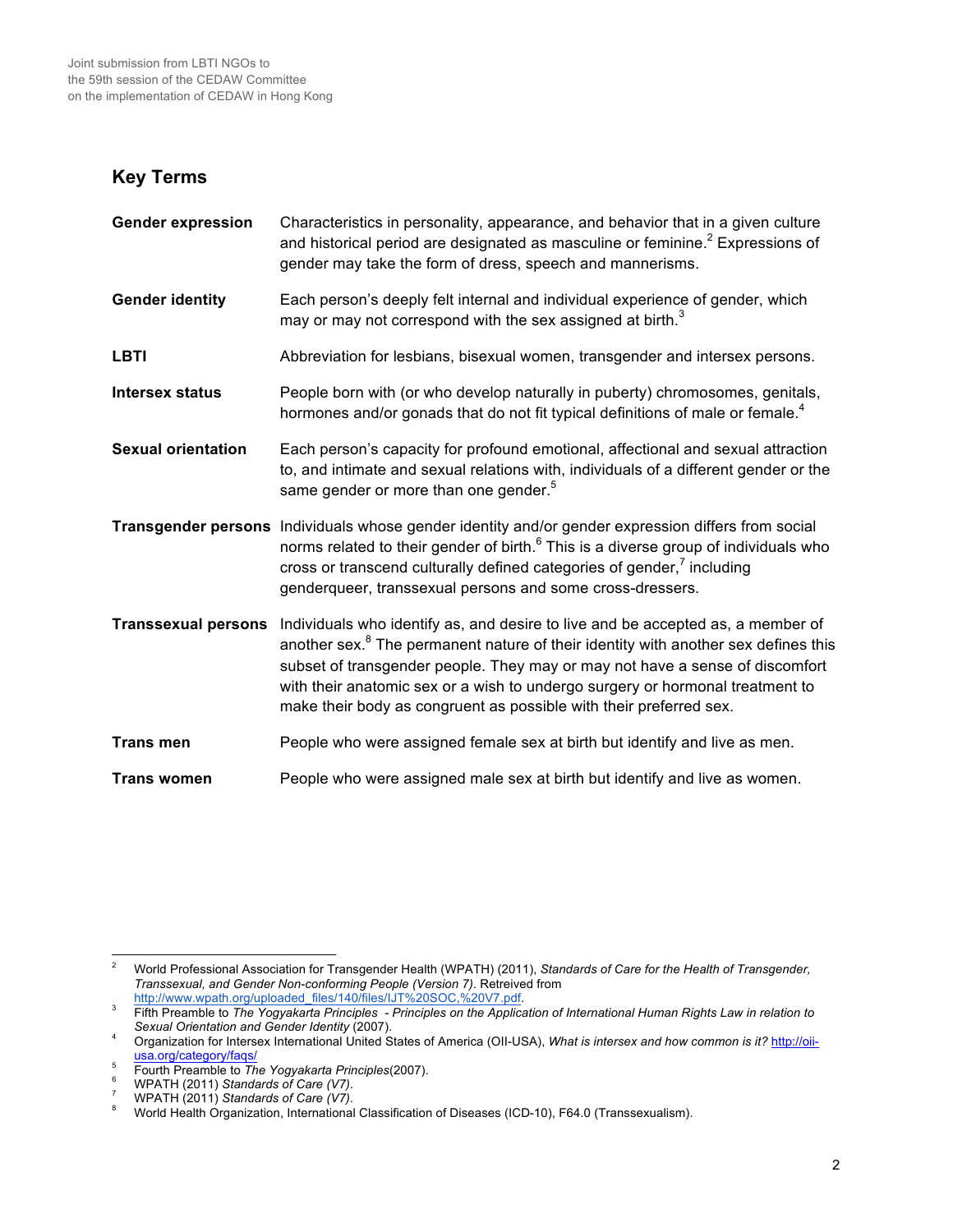# **Defining Women in Sexual and Gender Minorities**

"Sex" refers to the biological differences among the spectrum between "women" and "men", while "gender" refers to the social and cultural meaning for these biological differences including socially constructed identities, attributes and roles.<sup>9</sup> In a heterosexist society such as Hong Kong, women of a sexual orientation, gender identity or gender expression that do not conform to heterosexual norms are sometimes referred to as **sexual or gender non-conforming women**, or as adopted in this report, as "**women in sexual and gender minorities**". They include women who identify as lesbian, bisexual, transgender and/or intersex (LBTI), as well as those who do not identify with such categories.

**In particular, the definition of "women" should also include those who were assigned the male sex at birth but who identify and live as women (trans women), regardless of whether they have undergone any surgery or medical procedures.** A number of international human rights bodies, legal, and health authorities have called for the recognition of the preferred gender of transsexual persons regardless of the medical procedures they have undergone.10 **We recommend that the Committee takes the same view, and to propound such a view through appropriate means including a General Recommendation.**

# **Art. 2: Eliminating discrimination against women by legislation or other means**

- 1. Women in sexual and gender minorities, including lesbians, bisexual women and transgender and intersex persons (LBTI), continue to face alarming levels of discrimination and harassment in society. A 2010 survey reported that 53% of the lesbian and bisexual women who responded had experienced discrimination or harassment, 31% of whom had such experiences in schools.<sup>11</sup>
- 2. The impact of discrimination on the lives of women in sexual and gender minorities is profound. In a case in 2013 that received wide media attention, a gender non-conforming lesbian basketball coach cum student committed suicide due to the discrimination she faced in society.<sup>12</sup> Please refer to the paragraphs below on Art. 10 (Education), Art. 11 (Employment), and Art. 12 (Health) for the impact of discrimination on the respective rights of LBTI women.

#### VIOLENCE, HARASSMENT AND DISCRIMINATION AGAINST LESBIAN MIGRANT WOMEN

3. Discrimination against sexual and gender minorities has a particular impact among migrant women in Hong Kong. For example, out of the around 320,000 migrant domestic workers in Hong Kong, about half are Indonesians and nearly all are women<sup>13</sup>. According to a coordinator at the Indonesian Migrant Workers Union, up to 20% of Indonesian females working in Hong Kong are lesbian<sup>14</sup>. The reasons behind the prevalence of lesbianism among Indonesian domestic workers

<sup>9</sup> CEDAW/C/GC/28, para 5.<br><sup>10</sup> See para. 33 below.<br>11 Women Coalition of HKSAR (2010) *"Discrimination against Women on the Grounds of Sexual Orientation in Hong Kong" Survey*<br>11 (in Chinese). Retrieved from http://wchk.org

the chineses). Retrieved from the manufacture of the transfer of the pressed from discrimination; commits suicide (in Chinese). Apple Daily. Retrieved from http://hk.apple.nextmedia.com/news/art/20130219/18169893. 13 Amnesty International (2013). *Exploited for Profit, Failed by Governments - Indonesian Domestic Workers Trafficked to Hong* 

*Kong*. Retrieved from http://www.amnesty.org/en/library/info/ASA17/041/2013/en. 14 Fenn, A. (Oct 19, 2010). *Indonesian Maids in Hong Kong Blur the Borders.* Jakarta Globe. Retrieved from

http://www.thejakartaglobe.com/archive/indonesian-maids-in-hong-kong-blur-the-borders/.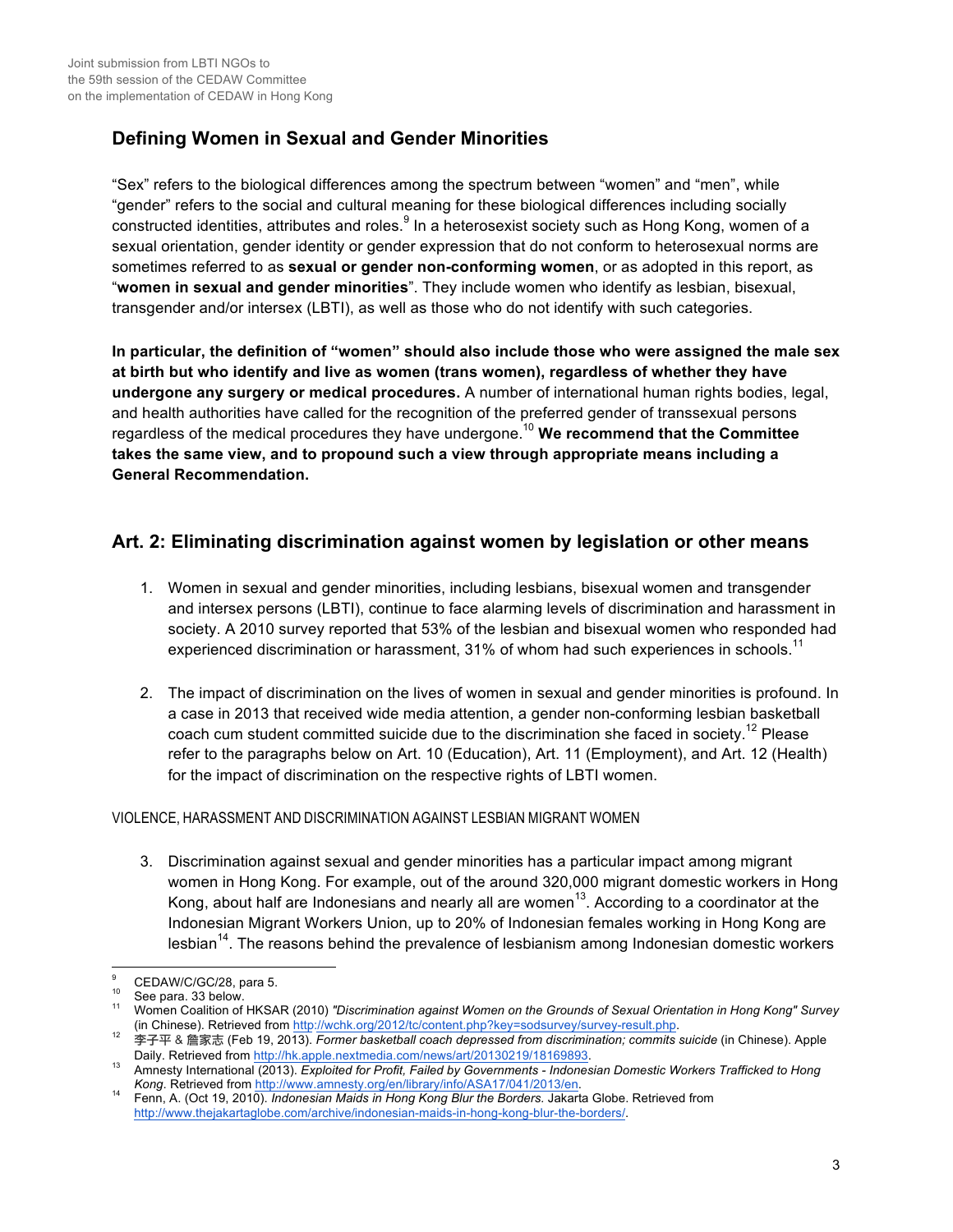have been academically substantiated.<sup>15</sup> Given the various regulatory conditions to which they are subject, such as the live-in requirement<sup>16</sup> and the "two-week rule",<sup>17</sup> employers have particular power to compel migrant domestic workers to conform with heterosexual standards even beyond the workplace. For example, some employers require domestic workers to refrain from masculine attire or appearance due to unfounded fears of "bad influence" over children.<sup>18</sup>

- 4. Society's discriminatory attitudes and even homophobic violence also affect lesbian migrant domestic workers. In one reported case, a lesbian Filipina domestic worker was first insulted by a passer-by, and then physically attacked by the same man, who "beat her and tore off her clothes". The police arrested both the man and the lesbian domestic worker, and the latter was soon dismissed from her job and deported back to the Philippines.<sup>19</sup>
- 5. Trans women in racial minorities are also particularly vulnerable, suffering from intersecting gender, racial and transphobic prejudice. For example, trans women in some racial minorities, such as Thai and Filipina trans women, have often been associated with societal stigma against sex workers. Such prejudice occurs even among law enforcement officers, and as such, when they suffer from sexual harassment or violence, their access to police assistance can be hindered.<sup>20</sup>

INTERPLAY OF DISCRIMINATION WITH FAMILY VIOLENCE SUFFERED BY WOMEN IN SEXUAL AND GENDER MINORITIES

- 6. Surveys have revealed a dangerous prevalence of partner violence in same-sex relationships.<sup>21</sup> Violence against LBTI women can also come from parents or other family members who do not accept the victim's sexual orientation and/or gender identity. In various ways, the plight of LBTI women suffering from family violence can partly be attributed to rampant discrimination against them in society.
- 7. One unique form of psychological abuse is to threaten to expose a victim's sexual orientation and/or gender identity to her employers or family members, which could be life-changing or even threatening to LBT victims.<sup>22</sup> An absolute maiority of LBT victims has never sought assistance from the police, the Social Welfare Department, or NGOs; and many of those who have sought help have suffered from discrimination or insults from the police or from mainstream NGOs, many

lesbian/features/48226/girl-on-girl-power.html 20 Interview with Dr. Brenda Alegre from the Faculty of Education at the University of Hong Kong. As an example of such cases,

 <sup>15</sup> Sim, A. (2010). Lesbianism among Indonesian Women Migrants in Hong Kong. In Ching, Y. (Ed.), *As Normal as Possible:* 

<sup>&</sup>lt;sup>16</sup> The "live-in requirement" requires migrant domestic workers to live in the same premise of the employer. This only applies to migrant domestic workers but not other migrants.

migrant domestic workers but not our migrant domestic workers to leave Hong Kong within two weeks of their contract being<br>terminated. This only applies to migrant domestic workers but not other migrants.

<sup>18</sup> Tam, A. (Jan 17, 2012). Girl-on-girl Power. Time Out Hong Kong. Retrieved from http://www.timeout.com.hk/gay-lesber.html.<br><sup>19</sup> Tam, A. (Jan 17, 2012). Girl-on-girl Power. Time Out Hong Kong. Retrieved from http://www.ti

Dr. Alegre had personally been threatened and stalked by a man who expressed interest in her but later realized that she was a trans woman. She did not call the police for assistance.

Mak, W. W. S. & Women Coalition of HKSAR. (2009). *Study on Same-Sex Intimate Partner Violence in Hong Kong.* Retrieved<br>from http://wchk.org/2012/tc/content.php?key=dvo2008/dvo2008.php

from http://wchk.org/2012/tc/content.php?key=dvo2008/dvo2008.php <sup>22</sup> Mak, W. W. S. & Women Coalition of HKSAR. (2009). *Study on Same-Sex Intimate Partner Violence in Hong Kong*. Retrieved from http://wchk.org/2012/tc/content.php?key=dvo2008/dvo2008.php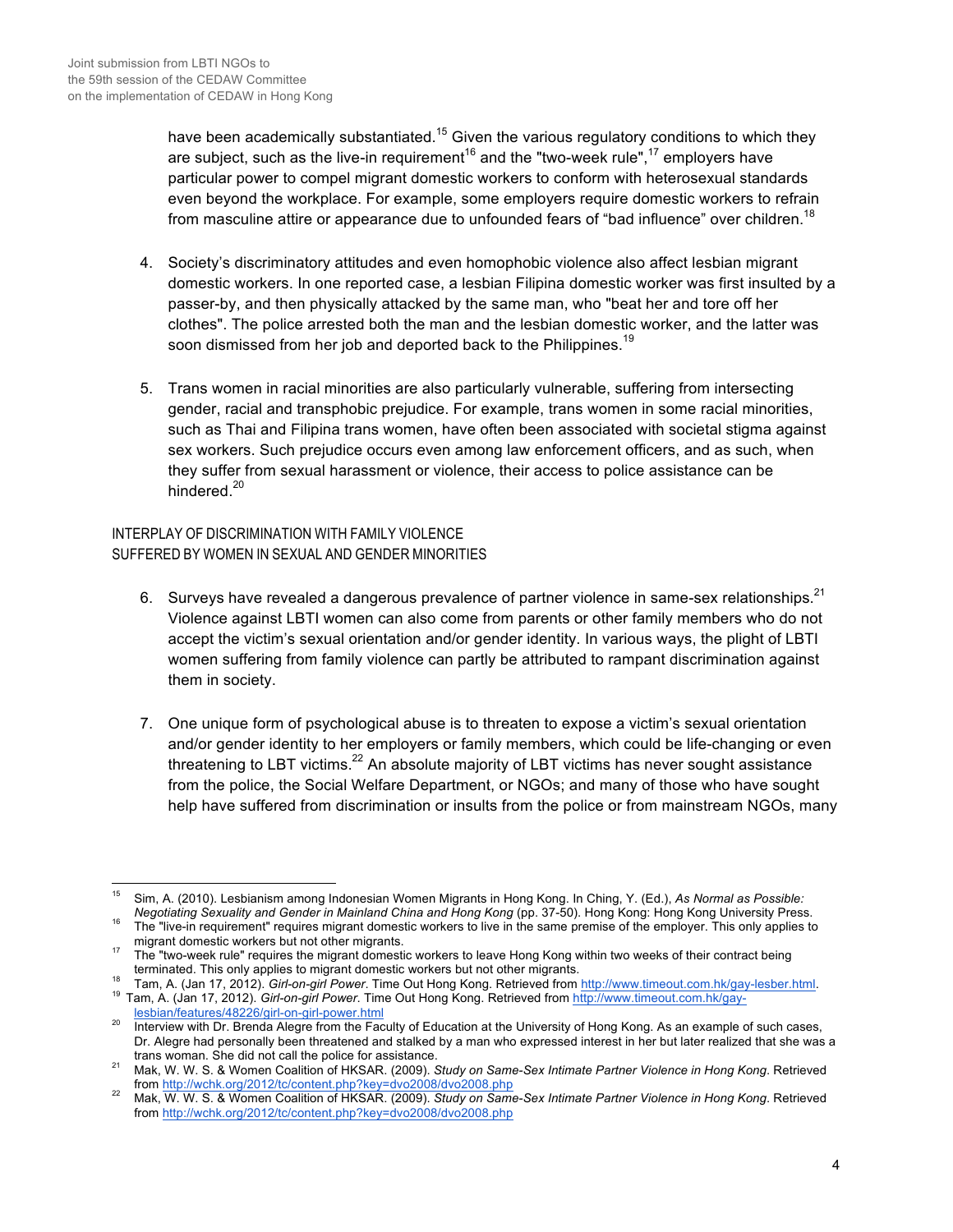#### of which are religious in nature. $23$

#### LACK OF ANTI-DISCRIMINATION LEGISLATION TO PROTECT WOMEN IN SEXUAL AND GENDER MINORITIES

- 8. There is no legislation that prohibits discrimination on the grounds of sexual orientation or gender identity in the private sector. Successive governments have avoided calls from the civil society and from UN treaty-based bodies<sup>24</sup> for such legislation by maintaining that public education and administrative means were the best ways of addressing discrimination.<sup>25</sup> As the surveys and discussion in this report show, however, such an approach is highly inadequate, and the government's views are also contradicted by its enactment of legislation combating discrimination on other grounds including sex, family status, disability and race. $^{26}$
- 9. Although the protection of equality and non-discrimination under the Basic Law has been expanded by the courts to include "sexual orientation",<sup>27</sup> the Basic Law only binds government practices and does not offer any legal remedy to victims of discrimination that takes place in the private sphere.
- 10. While some transgender persons identified as Gender Dysphoria (previously referred to as Gender Identity Disorder) may be able to seek redress for discrimination under the Disability Discrimination Ordinance, such a regime excludes much of the transgender community who do not suffer from any illnesses or "disabilities". To condition access to justice on entry into the psychiatric system also infringes upon the human rights of transgender persons, exposing them to unnecessary stigma and prejudice.
- 11. The Hong Kong Government introduced a non-binding Code of Practice against Discrimination in Employment on the Ground of Sexual Orientation<sup>28</sup> in 1998. The Code was drafted expressly in terms of "encouragement" and "recommendations". The effectiveness of the Code is dubious, and LBTI individuals are still suffer from discrimination in employment settings, as demonstrated in the paragraphs below under Art. 11 (Employment).

<sup>&</sup>lt;sup>23</sup> Choi, C. (November 17, 2013). *City offers little help for domestic abuse victims in LGBT community*. South China Morning Post. Retrieved from http://www.scmp.com/news/hong-kong/article/1358109/city-offers-little-help-domestic-abuse-victims-lgbt-

community <sup>24</sup> Para. 15 Concluding Observations of CCPR 1997, CCPR/C/79/Add.117; Para. 23 Concluding Observations of CCPR 2013, CCPR-C-CHN-HKG-CO-3; Para. 15 & 31 Concluding Observations of CESCR 2001, E/C.12/1/Add.58; Para. 78 Concluding<br>Observations of CESCR 2005, E/C.12/1/Add.107; Para. 33 Concluding Observations of CRC, CRC/C/CHN/CO/2

<sup>&</sup>lt;sup>25</sup> Statement from the Secretary for Constitutional Mainland Affairs to Legislative Council (May 30, 2012). Retrieve from http://www.info.gov.hk/gia/general/201205/30/P201205300283.htm

<sup>&</sup>lt;sup>26</sup> Sex Discrimination Ordinance, Family Status Discrimination Ordinance, Disability Discrimination Ordinance and Race<br>Discrimination Ordinance.

<sup>&</sup>lt;sup>27</sup> Leung TC William Roy v Secretary for Justice [2005] HKCFI 713, confirmed in Secretary for Justice v Yau Yuk Lung Zigo [2007] HKCFA 50. <sup>28</sup> *Code of Practice against Discrimination in Employment on the Ground of Sexual Orientation*. Retrieved from

http://www.cmab.gov.hk/en/issues/code\_of\_practice.htm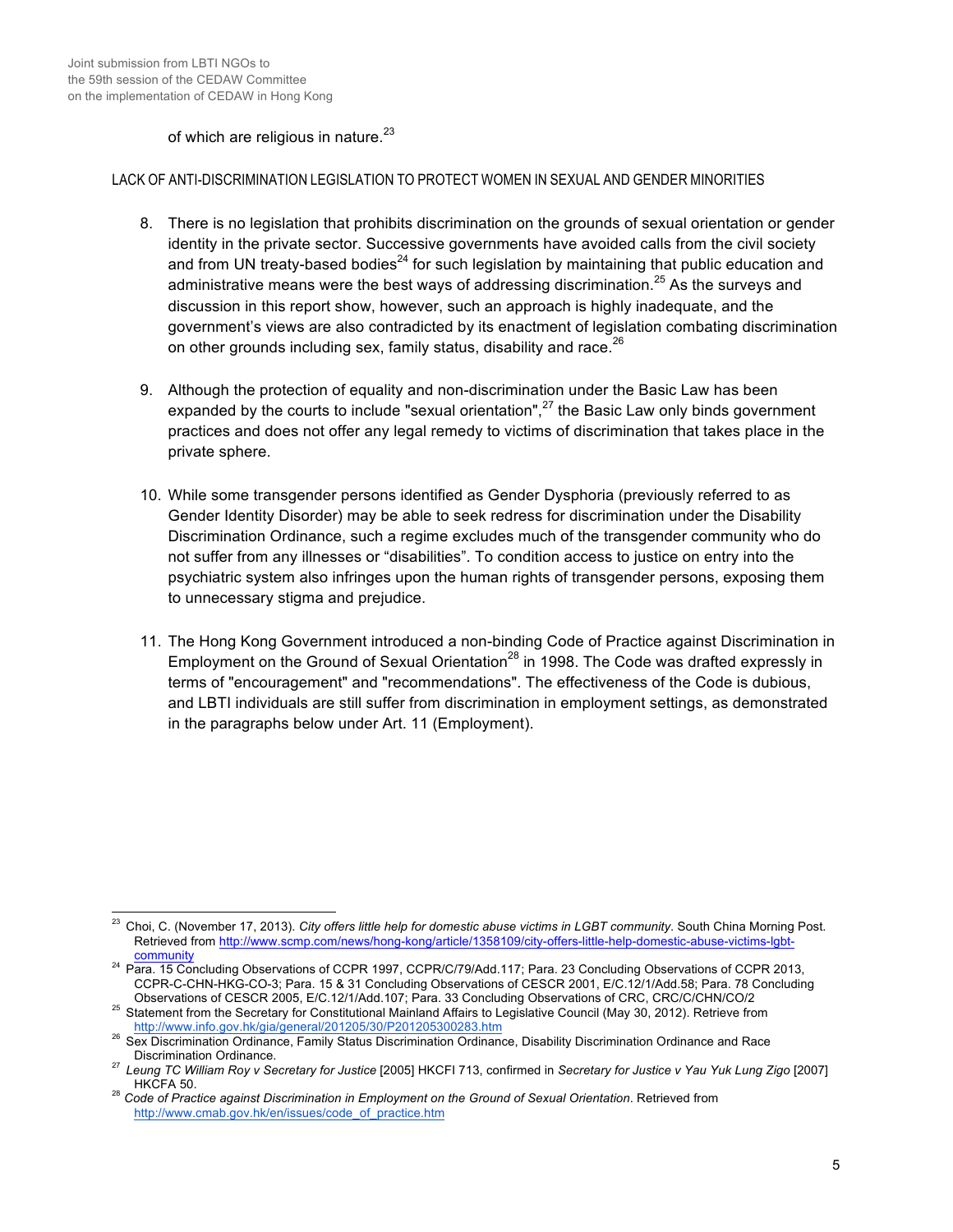#### **12. Key Recommendation 1:**

**We recommend the Hong Kong Government to immediately enact legislation prohibiting discrimination on the basis of sexual orientation, gender identity, gender expression and intersex status, to take necessary steps to end prejudice towards and social stigmatization of women in sexual and gender minorities, and to send a clear message that it does not tolerate any form of harassment, discrimination and violence against such women.**

## **Art. 3: Recognition, development and advancement of women**

13. Rampant discrimination in society against women in sexual and gender minorities continue to hamper their full development, as well as their enjoyment of rights, for example in education (Art. 10), employment (Art. 11), as well as equality before the law and marriage and family (Arts. 15 and 16). In addition, the non-recognition of the identity of trans women causes numerous human rights violations.

#### RECOGNITION OF THE IDENTITY OF TRANS WOMEN

- 14. The Hong Kong Government has failed to enact legislative or administrative reforms to ensure that trans women enjoy the same rights as other women, including the right to be recognized as women in law. To the extent that any such recognition is given, it is conditional on the trans woman undergoing highly invasive and irreversible genital and sterilization surgeries known as "sex reassignment surgeries" (SRS).
- 15. Many trans women are thus treated as men, often in settings that are humiliating and oppressive to them, and sometimes even trans women who have undergone full SRS are still denied their female identity. For example, transsexual women are housed in male psychiatric wards when they need inpatient psychiatric care, and are housed in male facilities and searched by male guards when they are detained or imprisoned.
- 16. In one case, a trans woman who had not undergone SRS had been rejected for years by her family and friends on grounds of her gender identity. She had not been able to find employment as her government-issued identity card shows her as a "male" and thus leaves her vulnerable to prejudice.<sup>29</sup> After slipping into deep depression, she attempted suicide twice in a week, only to find herself committed to a male psychiatric ward, surrounded by male inmates and staff. Deeply distressed, this experience has only caused further damage to her health. $30$
- 17. **We ask the Committee to urge the Hong Kong Government to ensure that trans women are treated with respect and dignity, and that their identity as women is recognized in both government functions and in the private sphere.** For more details and the key recommendation on gender recognition for trans women (Key Recommendation 2), please refer

 <sup>29</sup> All Hong Kong residents are required by law to register for a government-issued identity card, and the police and immigration officers could require anyone to produce the identity card anytime. It is used widely in hospitals, employment, accessing goods

Case recorded by Dr. Sam Winter, Director of Transgender ASIA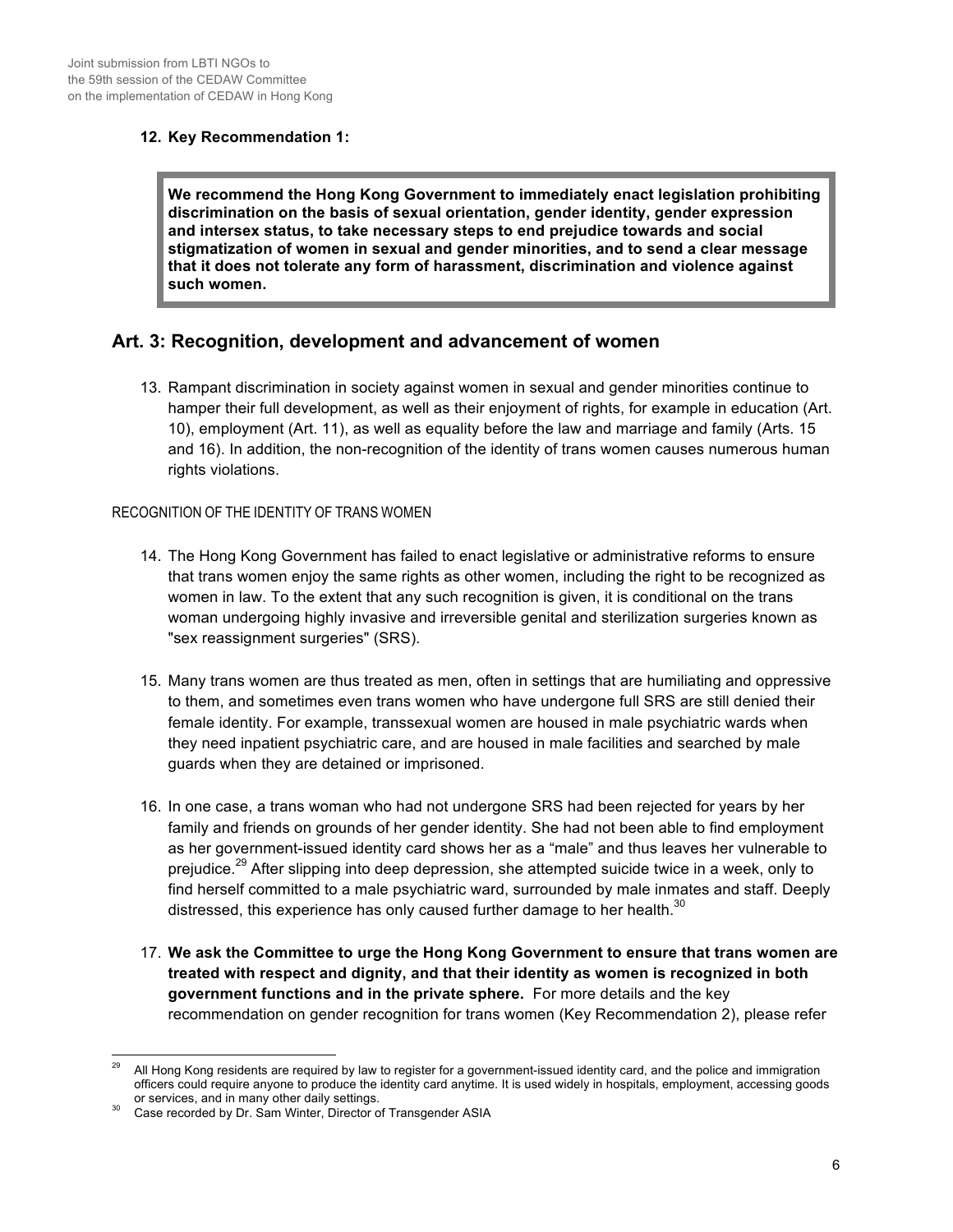to the passages below under the heading of Art. 12 (Forced sterilization, coercive medicine and gender recognition of trans women).

## **Art. 5: Sex roles and stereotyping**

18. Due to stereotypical sex roles in a heterosexist society, sexual and gender non-conforming women continue to face discrimination, harassment and even violence in Hong Kong. While women of non-conforming gender expression face discrimination on that ground alone, nonfeminine gender expression of a woman is often used as an excuse for discrimination on the basis of imputed homosexuality. There is a general lack of appreciation in society for sexual and gender diversity.

## LACK OF SEX AND GENDER EDUCATION

19. There is no curriculum that allows students to learn about, or teachers to systematically teach, the values and importance of human rights, equality, and the respect for diversity. Issues of gender and sexuality remain taboo in schools or in society, and teachers often tell students to conform to heterosexual norms rather than actively tackling homophobic and transphobic biases or bullying. Such general ignorance greatly hinders the promotion of the objectives of CEDAW.

#### ILL-INFORMED EDUCATION AND TRAINING ON SEXUAL AND GENDER MINORITIES

- 20. A news program in 2010<sup>31</sup> reported that the Catholic Medical Association of the Roman Catholic Church circulated a booklet to a major group of schools in Hong Kong. The booklet presented outdated and discredited psychoanalytic and psychological theories developed by anti-gay campaigners in the U.S. and gave what appeared to be authoritative statements which were unwarranted by fact. When the Education Bureau was approached for comment as to why such religiously-inspired and unscientific literature was being used in Hong Kong schools, the Bureau replied that the booklet "offered an alternative view" to students. Such ill-informed materials have the potential to harm, confuse and misguide LBTI students who often struggle with their sexual orientation and/or gender identity, and to reinforce prejudicial views towards LBTI students.
- **21. We urge the Committee to encourage the Hong Kong Government to incorporate the values of human rights, equality and respect for diversity into the formal curriculum of schools, and to promote public education and provide sensitivity training to teachers in issues of sex roles, gender and sexuality, so as to tackle ALL forms of prejudice in society against women.**

# **Art. 10: Education**

VIOLENCE, DISCRIMINATION AND BULLYING AGAINST YOUNG WOMEN IN SEXUAL MINORITIES IN SCHOOLS

22. Discrimination and bullying on the grounds of sexual orientation and gender expression continue

 <sup>31</sup> Lincoln, C (Dec 27, 2010). *Pearl Report*. TVB Pearl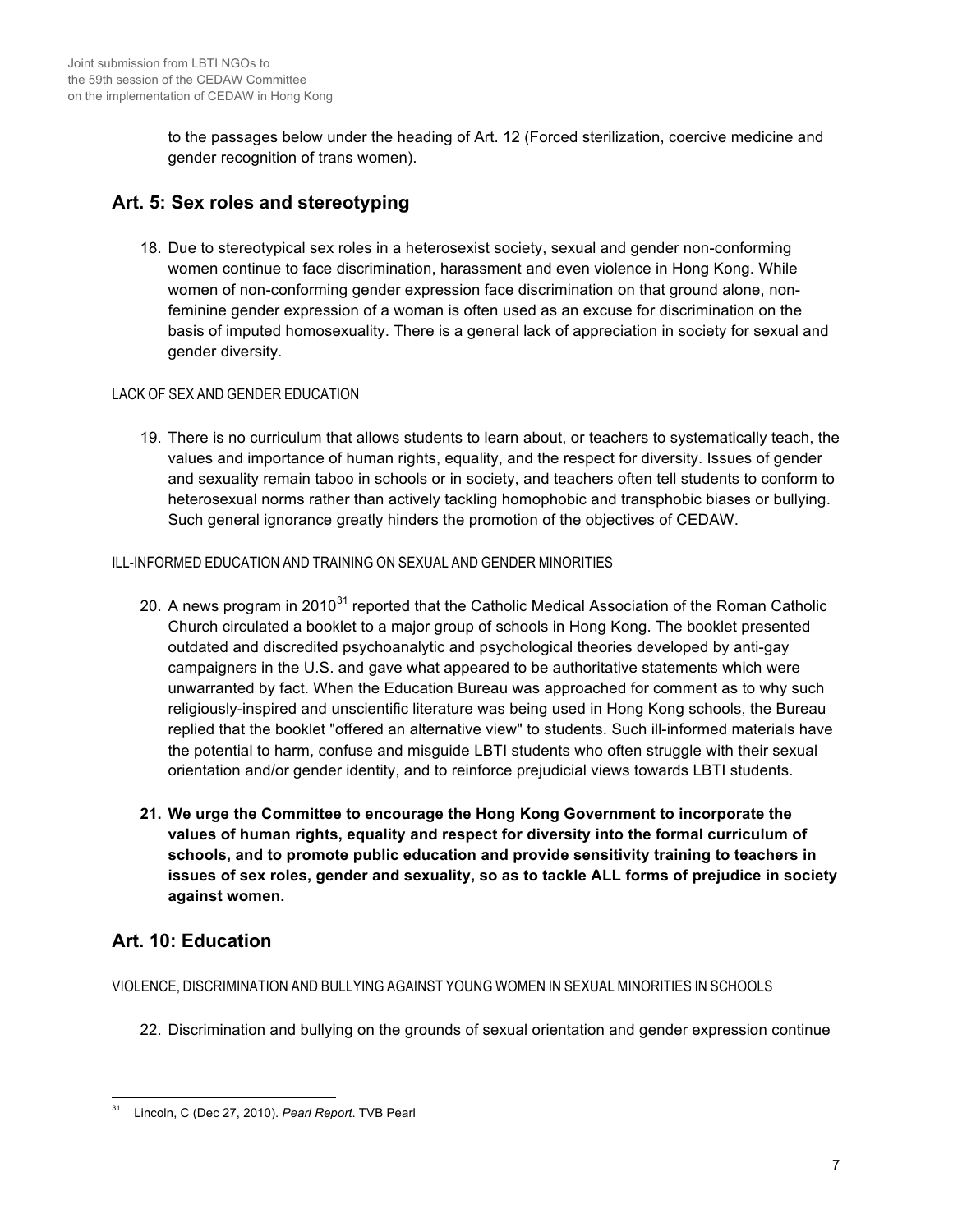to be commonplace in schools in Hong Kong, as is the situation worldwide. $32$ 

- 23. The Boys and Girls' Club Association of Hong Kong, in a 2009 study of sexual minority high school students, found that over 50% of the students surveyed had experienced various degrees of negative treatment, including rejection, bullying and even physical violence after revealing their sexual orientation to other students; close to 90% of the students said they had not revealed their sexual orientation to the teachers because the students felt the teachers would not be able to offer support regarding sexual orientation learned of it, and feared that the teachers would discriminate against them, etc. Of the remaining students who told their teachers about their sexual orientation, a staggering 60% was told to gender conform and 53% received warnings or disciplinary action because of their sexual orientation. There was even reported testimony indicating that these LBT students were referred to "reparative therapy" by the teachers or social workers. The impacts of such discrimination, bullying and mistreatment on LBT students are profound, including 22% of students who said they felt they had been discriminated reported having suicidal thoughts.<sup>33</sup>
- 24. Teachers and school administrators lack any meaningful support, guidelines or sensitivity training when faced with students in sexual and gender minorities and who are struggling to come to terms with their sexual orientation and/or gender identity. In 2009, the Education Bureau developed a resource package "to enhance teachers' awareness about school bullying".<sup>34</sup> Not once were terms such as "sexual orientation", "gender identity" or "lesbian, bisexual, transgender and/or intersex" included in this non-binding package.
- **25. We reiterate the importance of Key Recommendation 1 on the need for an antidiscrimination law. We also urge the Government to develop guidelines for schools to eliminate discrimination against LBTI staff and students, provide resources and training to teachers to tackle homophobic and transphobic bullying in schools, as well as to provide sensitivity training to teachers and school officials in the sexual and gender diversity of students.**

# **Art. 11: Employment**

26. A 2010 study found that around one-third of lesbian, gay and bisexual respondents had experienced discrimination or harassment in their workplaces, and there is a significant association between such experiences and internalized homophobia, which in turn is related to such forms of distress as depression, anxiety and suicidal ideation. $35$  A 2012 survey commissioned by Community Business, also found that 70% of the general working population felt that LGBT individuals faced discrimination in the workplace, and a majority of LGBT

 <sup>32</sup> UN Human Rights Council (November 17, 2011), *Report of the United Nations Office of the High Commissioner for Human Rights on Discriminatory laws and practices and acts of violence against individuals based on their sexual orientation and* 

*gender identity*, A/HRC/19/41, paras 58-60, 77, 84(g).<br>33 The Boys and Girls' Club Association of Hong Kong (2009), *Sexual Minority Students in Secondary Schools* (in Chinese).<br>33 Retrieved from http://www.newtouch.net/f

<sup>&</sup>lt;sup>34</sup> Statement from the then Secretary for Education to the Legislative Council (2010 January 27) . Retrieved from

http://www.info.gov.hk/gia/general/201001/27/P201001270197.htm <sup>35</sup> Lau, H. & Stotzer, R. L. (2010). Employment Discrimination based on Sexual Orientation: A Hong Kong Study. *Employment Responsibilities and Rights Journal, 23(1)*, 17-35.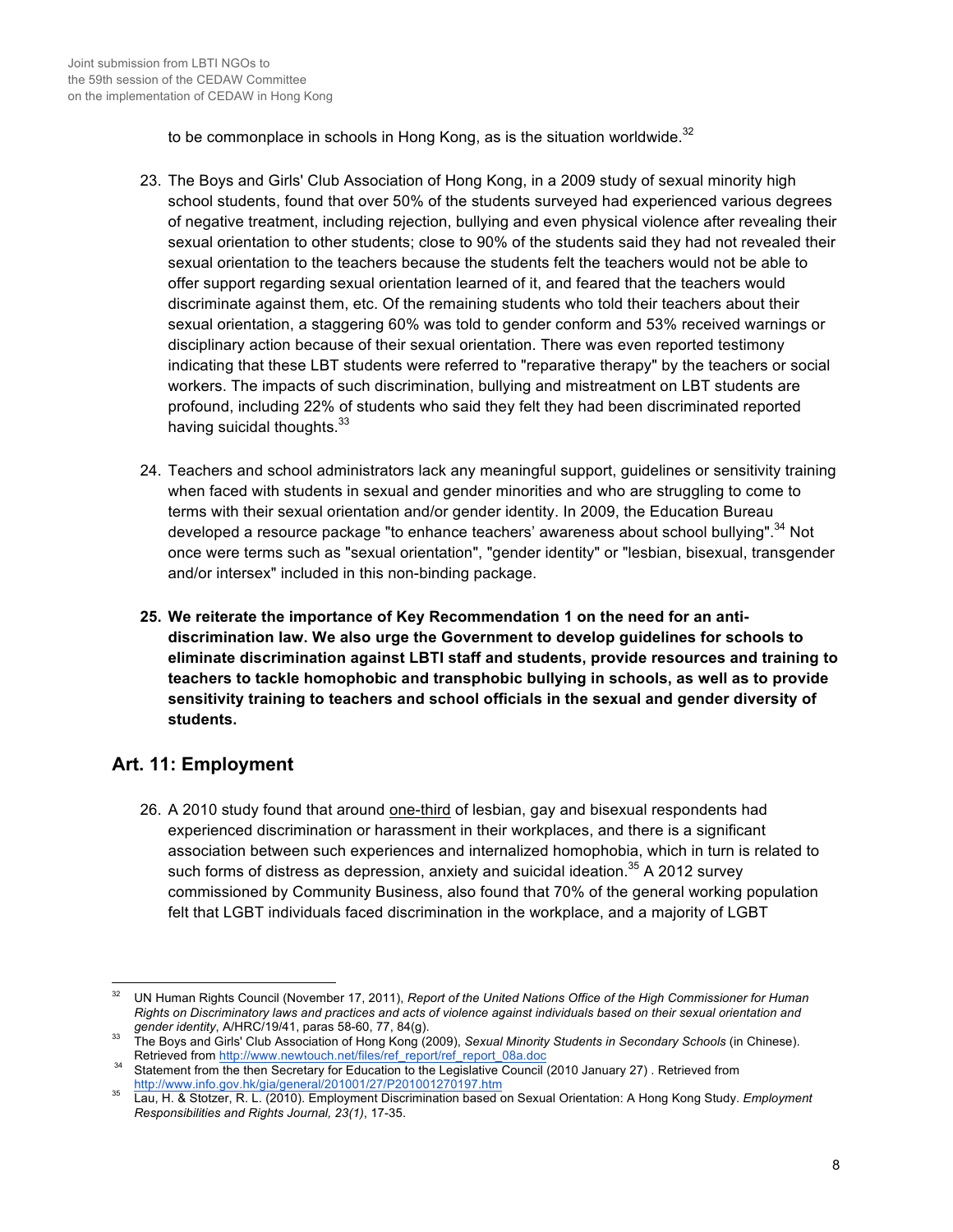employees had to conceal their sexual orientation or gender identity at work. $36$ 

- 27. The situation is even worse for transgender persons. In the same 2012 Community Business survey, 1 in 4 persons describe themselves as "unaccepting" towards transgender persons. An analysis of the 2012 survey results $37$  concerning transgender persons reveals a 15% unemployment rate, compared with around 3-4% for the general population<sup>38</sup>. Of those transgender persons who were employed, 45% had an income lower than HK\$10,000/month (≈ US\$1,282 or €941) and only 5% had an income higher than HK\$30,000/month (≈ US\$3,846 or €2,824): in comparison, the percentages were 35% and 15% respectively for the general working population.<sup>39</sup>
- 28. The Hong Kong Government's failure to enact legislative or administrative measures for gender recognition further exacerbates the situation for transsexual persons, who

#### » REAL LIFE ILLUSTRATION

Sally is a young Hong Kong Chinese woman. She is bright, attractive, likeable - and transsexual. Born with a male anatomy, she has identified as female for as long as she can remember. She is gender dysphoric -- deeply unhappy about being regarded by others as male, and about having a male body. Puberty was a really difficult time for her. She remembers trying to pray away the changes she daily saw in the mirror.

Sally has taken hormones for some years. She looks no different from other attractive young Chinese women. You would not know she is transsexual. Poor in general health, she has not undergone the invasive genital surgery. She is, as we say, "pre-op".

Rejected for years by family and friends on the grounds of her transsexualism, unable to get a job because of a male identity card that leaves her open to prejudice, she recently slipped into a deep depression about her situation, attempting suicide twice in one week.

live as members of a sex that is often inconsistent with what is shown on their identity documents. Without gender-affirmative identity documents, transsexual women find it difficult to get jobs, retain employment and access opportunities for career advancement.

# **Art. 12: Healthcare**

FORCED STERILIZATION, COERCIVE MEDICINE, AND GENDER RECOGNITION OF TRANSSEXUAL PERSONS

29. Transsexual persons are individuals who identify as, and desire to live and be accepted as, a member of another sex.<sup>40</sup> The permanent nature of their identification with another sex defines this subset of transgender people. Many transsexual persons have a sense of discomfort with, or inappropriateness of, their own anatomic sex, and may wish to have surgery and hormonal treatment to make their body as congruent as possible with their preferred sex. However, not all transsexual persons experience such discomfort or wish to undergo such medical treatments.

 <sup>36</sup> Chung, R. (2012) *Hong Kong LGBT Climate Study 2011-12*. Retrieved from http://hkupop.hku.hk/english/report/LGBT2011\_12/content/resources/eng\_presentation.pdf. 78% of the Hong Kong working population think that LGBT individuals face discrimination or negative treatment. For the focus survey on LGBT employees, a majority was not open about their sexual orientation or gender identity at work (for example, 60% were "not open" with their

<sup>&</sup>quot;colleagues in general"). <sup>37</sup> Analysis conducted by Joanne Leung, Chairperson of the Transgender Resources Center, with information from the authors of

the survey.<br>38 Census and Statistics Department (2012). *The Movement of the Unemployment Rate in 2012*. Retrieved from<br>http://www.statistics.gov.hk/pub/B71305FC2013XXXXB0100.pdf.

Census and Statistics Department (2011). *Thematic Report: Household Income Distribution in Hong Kong.* Retrieved from<br>http://www.census2011.gov.hk/pdf/household-income.pdf. See Table 2.2 at p. 18.

World Health Organisation, International Classification of Diseases (ICD-10), F64.0.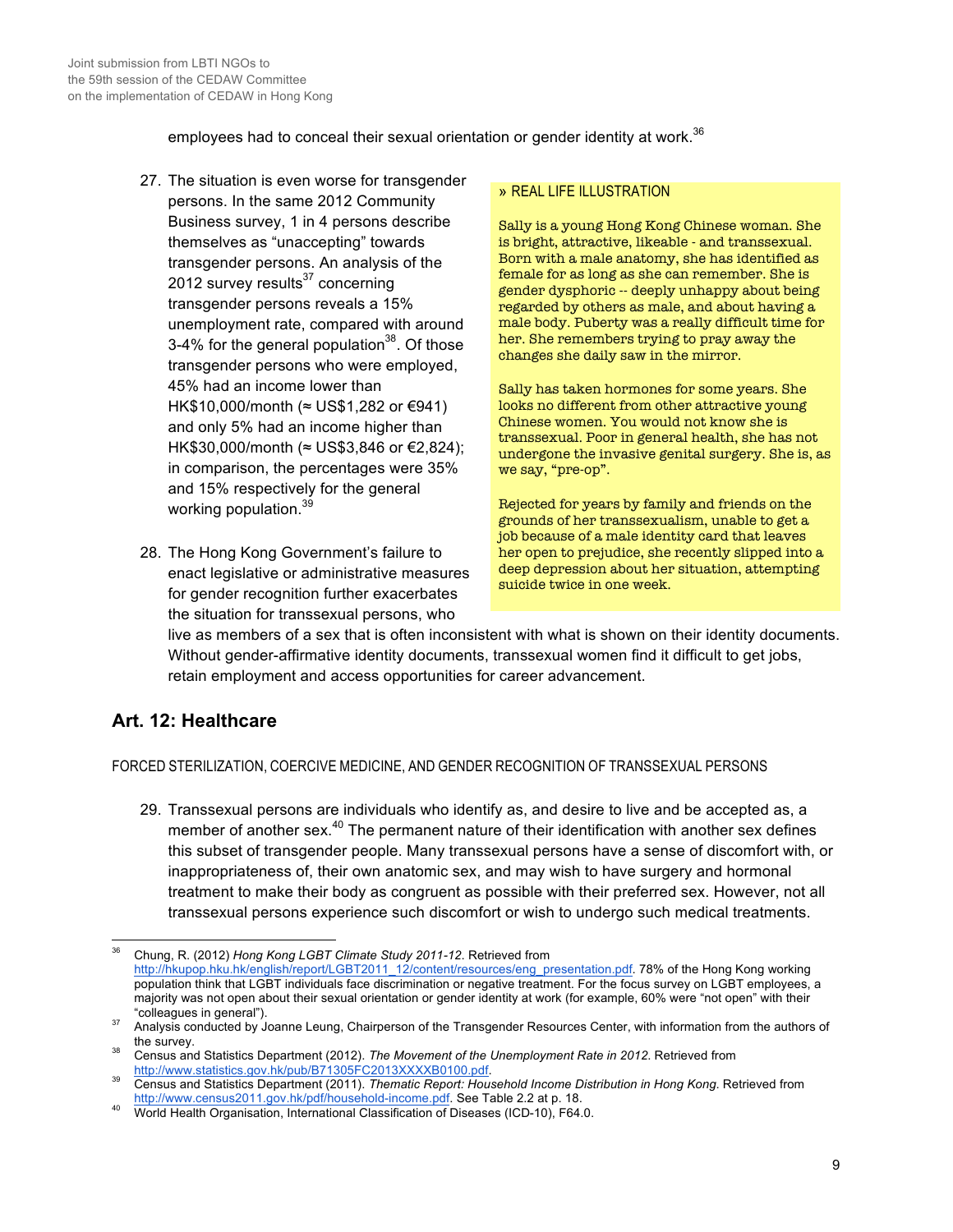The side effects of hormonal treatment and the potential complications of sex reassignment surgeries (SRS) are also well-documented.<sup>41</sup>

- 30. Transsexual persons are currently unable to obtain legal recognition of their preferred gender, including a change of their recorded sex in government-issued identification documents, unless they undergo highly invasive genital and sterilization surgeries.<sup>42</sup> As recognized by Hong Kong Court of Final Appeal, such preconditions are especially harsh for female-to-male transsexuals (trans men), $43$  who are required to remove their uteruses and ovaries and to construct some form of a penis.
- 31. The absence of legal recognition is a key pillar in supporting and sustaining stigma towards transsexual persons, prompting discrimination and humiliation in their daily lives: from going to public washrooms to getting a job,  $44$  opening a bank account<sup>45</sup> to going to the hospital.  $46$  The imposition of surgical preconditions to the legal recognition of transsexual persons' genders undermines free consent and constitutes coercive medicine, if not forced sterilization.
- 32. International human rights provisions, legal and health authorities have called for the removal of medical preconditions, including SRS, sterilization or hormonal therapy, to transsexual persons' legal gender recognition. The UN Office of the High Commissioner for Human Rights' report to the UN Office of Human Rights Council in 2011 made the same recommendation.<sup>47</sup> as did the Yogyakarta Principles on the Application of International Human Rights Law in relation to Sexual Orientation and Gender Identity, in particular Principle #3. The World Professional Association for Transgender Health (WPATH) has also recognized the positive health effects of legal recognition for transsexual persons, $48$  and called for removal of medical barriers in gender recognition.  $48$
- 33. The CEDAW Committee reiterated for numerous times that any form of coercive medicine, including forced sterilization, violates women's rights to informed consent and dignity and must be rectified.<sup>50</sup>
- 34. In the landmark case of *W v Registrar of Marriages*, <sup>51</sup> the Court of Final Appeal in Hong Kong ruled that it was unconstitutional to deny a trans woman who had undergone full SRS her right to marry a man. The Court refused to draw a line for transsexual persons' gender recognition on the

<sup>&</sup>lt;sup>41</sup> WPATH (2011) *Standards of Care (V7)*.<br><sup>42</sup> Q.21, GovHK: Frequently Asked Questions - Hong Kong Identity Card. Retrieved from http://www.gov.hk/en/residents/immigration/idcard/hkic/faq\_hkic.htm accessed on December 30, 2013. (i) for sex change from female to male: removal of the uterus and ovaries; and construction of some form of penis; (ii) for sex change from male to female: removal of the penis and testes; and construction of the vagina

<sup>&</sup>lt;sup>43</sup> W v Registrar of Marriages [2013] HKCFA 39, para 135. Judgment available at http://www.hklii.hk/eng/hk/cases/hkcfa/2013/39.html.

http://www.hklii.hk/eng/hk/cases/hkcfa/2013/39.html. 44 Winter, S. (December 6, 2013) *'Legalised violence' against transsexuals must stop*. South China Morning Post. Retrieved from http://www.scmp.com/comment/insight-opinion/article/1374633/ legalised-violence-against-transsexuals-must-stop.<br>Winter, S. (May 17, 2013) New laws needed to protect the rights of all Hong Kong's transsexuals. South China M

Retrieved from http://www.scmp.com/comment/insight-opinion/article/1239095/ new-laws-needed-protect-rights-all-hong-kongs-

transsexuals. <sup>46</sup> Wei, L. (April 19, 2013) *Transgender patient 'humiliated' by nurse*. South China Morning Post. Retrieved from

http://www.scmp.com/news/hong-kong/article/1217713/transgender-patient-humiliated-nurse. <sup>47</sup> UN Human Rights Council (November 17, 2011), *Report of the United Nations Office of the High Commissioner for Human Rights on Discriminatory laws and practices and acts of violence against individuals based on their sexual orientation and* 

<sup>&</sup>lt;sup>48</sup> WPATH, Standards of Care (Seventh edition, 2011); Statement on Medical Necessity (June 17, 2008).<br><sup>49</sup> WPATH, Statement on Medical Necessity (June 17, 2008); Identity Recognition Statement (June 16, 2010)<br><sup>50</sup> CEDAW/C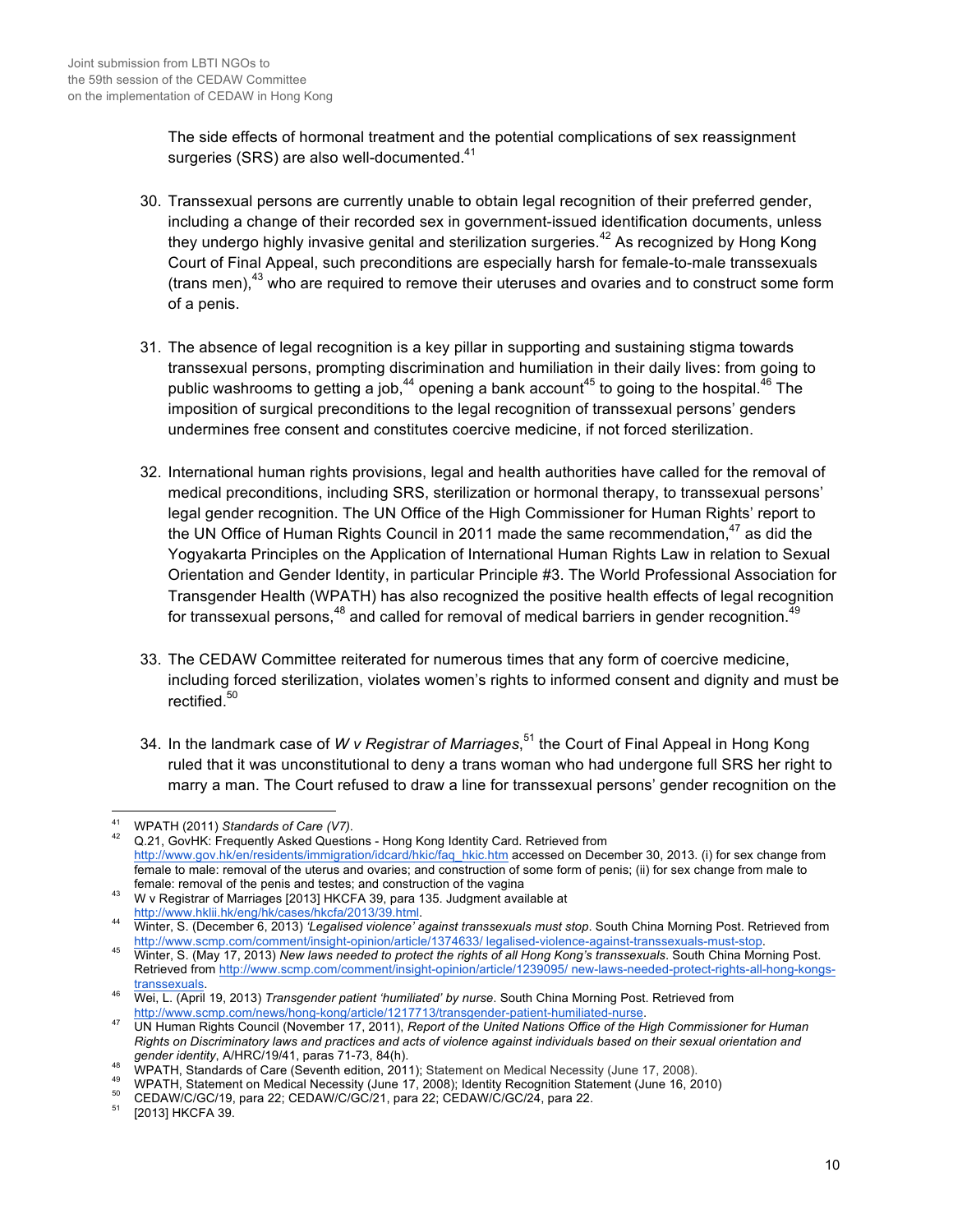point of completion of full SRS, for various reasons including that it would have an "undesirable coercive effect".<sup>52</sup> The Court also noted that there are other areas of law where gender recognition issues would arise, and expressed that comprehensive and inclusive gender recognition legislation would be "beneficial"53. It referred to the United Kingdom's Gender Recognition Act 2004 as a "compelling model" for such legislation.<sup>54</sup>

- 35. The Government has set up an interdepartmental working group on gender recognition (IWG) to "study" gender recognition issues.
- 36. Meanwhile, however, in response to the judgment of W, the Government has introduced an amendment bill to the marriage law in February 2014, which, if passed, would officially codify mandatory SRS as a precondition for transsexual individuals who would like to marry. This goes against every recommendation issued by leading human rights bodies, professional, health, medical and legal authorities. At the time when this submission is finalized, the bill has entered the final stage of the legislative process and debates of the bill will resume as soon as the new legislative year opens in October 2014.

#### **37. Key Recommendation 2:**

**We recommend the Hong Kong Government to enact gender recognition legislation that is comprehensive (extending beyond the right to marriage) and inclusive (removing prerequisites involving medical procedures) in recognizing the preferred gender of transsexual persons, who permanently identify as and desire to live and be accepted as a member of their preferred sex.**

## **Arts 15: Equality before the Law**

38. Hong Kong does not recognize same-sex relationships. Those who have formalized their samesex relationships overseas lack of the rights conferred by official recognition of marriage/partnerships enjoyed by their different-sex couples counterparts, these rights include but are not limited to, the rights to public housing benefit as a married couple, joint taxation, access to medical decisions made on behalf of the incapacitated spouse, hospital visitation, inheritance, immigration for the purpose of family reunion, criminal liabilities etc.

## **Art 16: Marriage and Family**

- 39. A Hong Kong partner in a same-sex relationship cannot petition for her foreign wife to be granted a dependent/ spouse visa in the same way heterosexual couples can.
- 40. Since 2011, at the discretion of the Director of Immigration, he or she may grant a foreign spouse of an expatriate a prolonged visitor visa (PVV), which permits the holder to visit, but not to reside

 $^{52}$  [2013] HKCFA 39, para 136-137.<br> $^{53}$  [2013] HKCFA 39, para 141-146.<br> $^{54}$  [2013] HKCFA 39, para 138.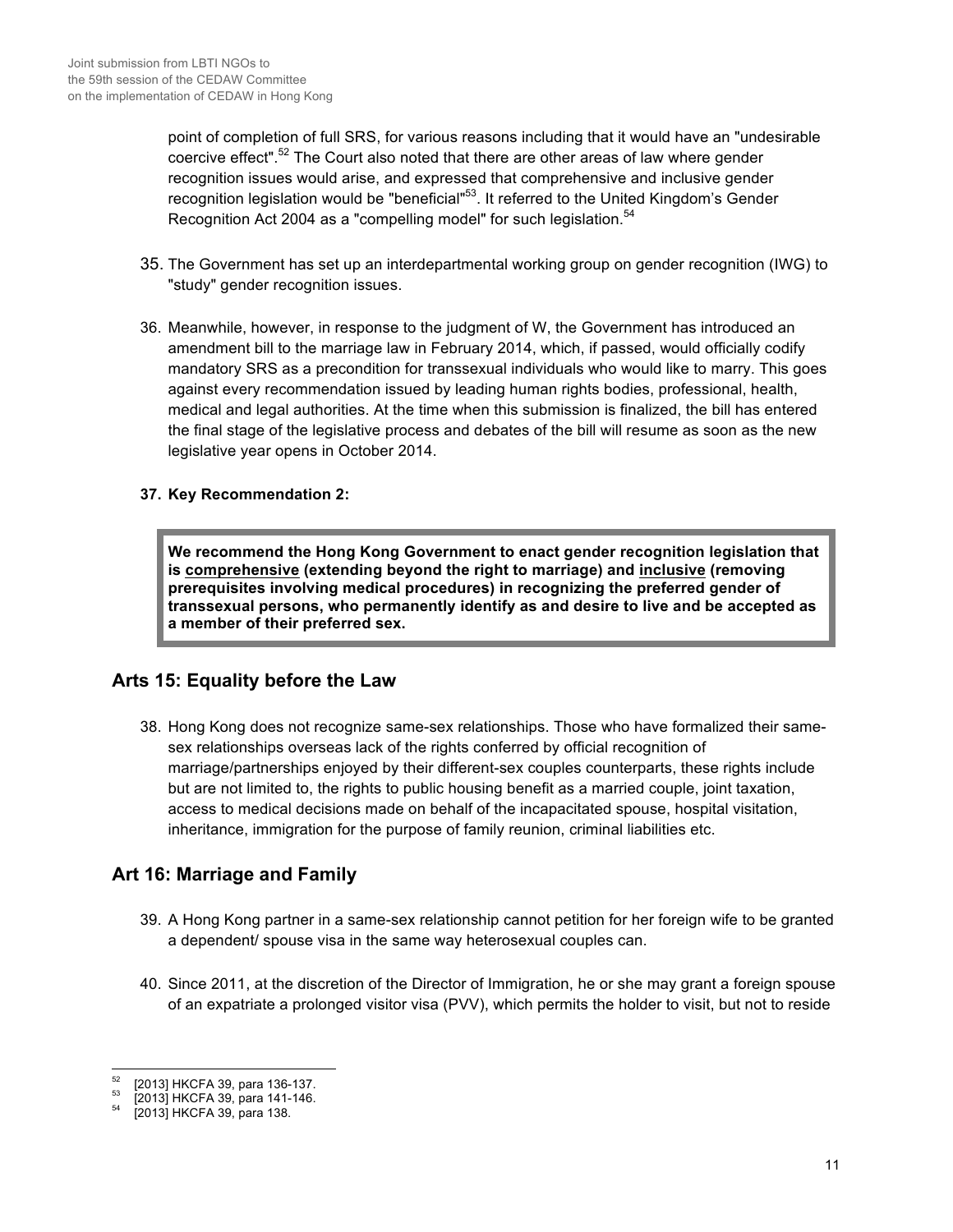in, Hong Kong for up to 6 months<sup>55</sup>. This is in no way comparable to a dependent visa holder in a heterosexual relationship, where the dependent visa holder is considered a resident, with which come with rights such as public healthcare, employment and eligibility to apply for permanent residency after seven years of living ordinarily in Hong Kong. As a PVV holder is considered a visitor, she does not enjoy any of those rights. A PVV holder is also required to leave Hong Kong before the visa expires (ie. 6 months), placing unnecessary and heavy financial burdens upon same-sex couples that are not experienced by heterosexual couples. Same-sex couples who cannot afford such expensive undertakings, especially when the same-sex foreign spouse is not entitled to employment under this type of visitor visa, may be forced to live separately.

- 41. Same-sex marriage has been legalized by over a dozen countries in the last decade. Some of these countries offer registration at their overseas consular posts to formalize the relationship of same-sex couples. This is applicable when one, or both members, of the couple are nationals of the respective country. Many of these countries, as a matter of courtesy, request permission from the Hong Kong government before such service is provided. However, such permission has been systematically denied by the Hong Kong Government. A Hong Kong resident, who is also a national of a country that has legalized same-sex marriage, or wishes to marry a person of such a country, will not have access to such service at the respective consular post in Hong Kong.
- **42. We reiterate our call to the Hong Kong Government to immediately enact an antidiscrimination legislation as stated in Key Recommendation 1, and to update administrative policies by allowing same-sex couples who have formalized their relationships overseas the same rights as their heterosexual counterparts.**

 <sup>55</sup> Ip, C (2011, July 11) *Visitor visa accommodates gay couples*. South China Morning Post. http://www.scmp.com/article/973061/visitor-visa-accommodates-gay-couples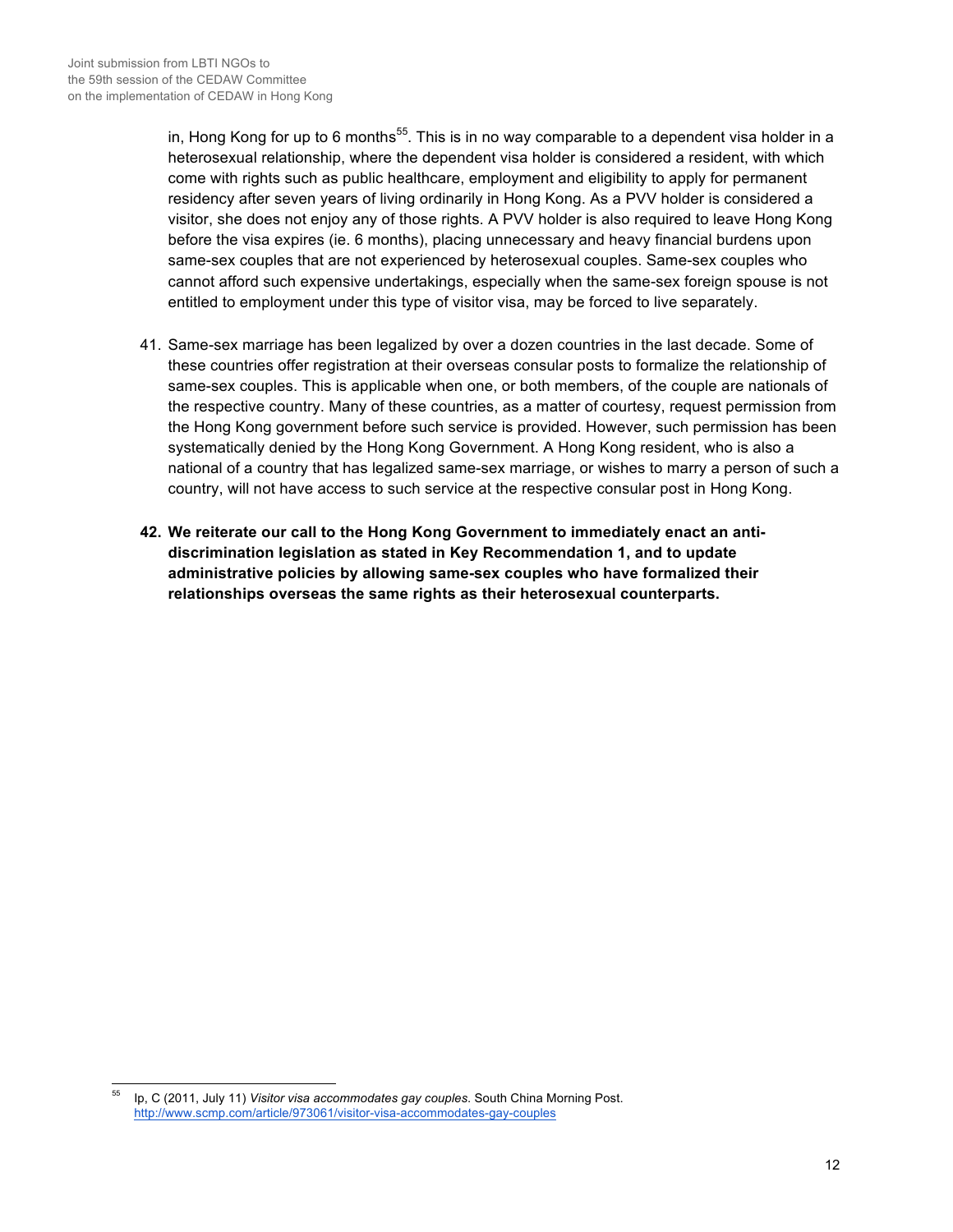## **Conclusion**

- 43. In the early 1990s, the Hong Kong Government adopted its position utilizing education rather than legislation when dealing with those facing sexual orientation discrimination. Almost two decades of education have failed to stem out discrimination on the grounds of sexual orientation, gender identity and gender expression, as seen in the numerous studies and research cited in this report.
- 44. The Government has consistently maintained that such an anti-discrimination law lacked societal consensus and public support. Yet, the Government refuses continuously to recognize that minority human rights should not be subjected to majority veto.
- 45. It is encouraging, however, to see that public support for a sexual orientation anti-discrimination law has been slowly raising, several studies carried out in 2012 and 2013 by the University of Hong Kong and the Equal Opportunities Commission have indicated that over 60% of the Hong Kong now favors such legislation. Coupled with the high profile coming out of public figures including celebrities and politicians, positive news and media coverage in recent years are slowly shifting the tide.
- 46. It is equally encouraging that there is increasing awareness of transgender persons in society following the landmark court case in 2013. However, they continue to face serious discrimination as described above. A particular issue for gender recognition arises when it comes to a particular group of transgender persons, namely transsexual persons, for whom the lack of genderaffirmative identity documents seriously hinders their entitlement to full recognition and rights. Legislative and judicial calls for gender recognition legislation are welcome and should be followed.
- 47. Human rights should not be subjected to tides of public opinion that could waver anytime. It is imperative that human rights advocates heed on the period of heightened awareness of sexual and gender minorities in Hong Kong, and do the most to advance the rights of the vulnerable.
- 48. We appeal to the Committee to take a strong position to encourage the Hong Kong Government to work proactively, so as to ensure ALL women, including those in sexual and gender minorities, can enjoy human rights and access to equal opportunities as enshrined by CEDAW.